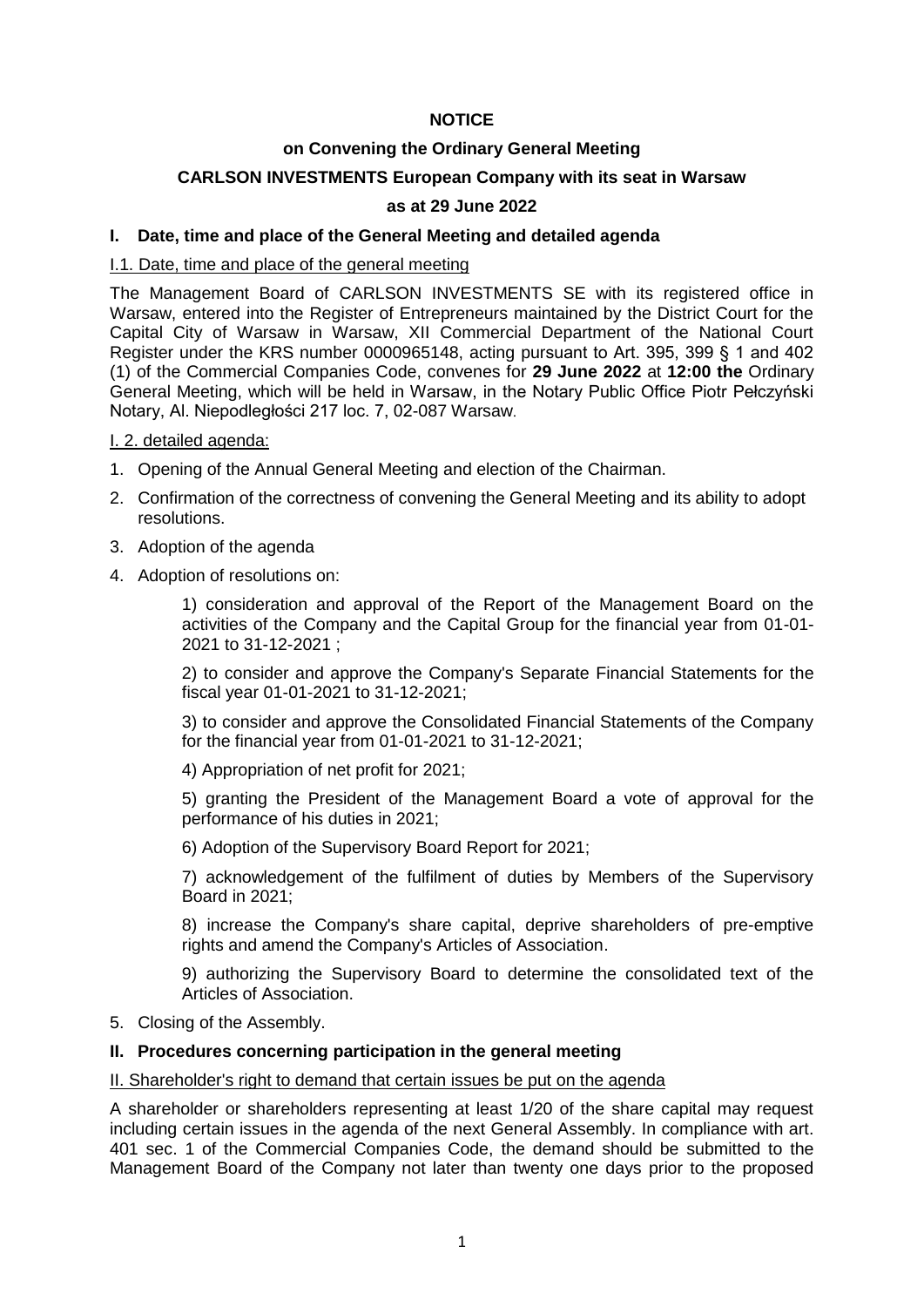date of the General Meeting, i.e. by 7 **June 2022,** and should include a justification or a draft resolution on the proposed item of the agenda. The request may be submitted in an electronic form to the following email address: office@carlsonvc.com. The request should be accompanied by relevant documents confirming the entitlement of the shareholder/s (i.e. representing at least 1/20 of the share capital), and if the requester/s is/are not a natural person, it should additionally be accompanied by a current excerpt from the relevant register, in a pdf format. Announcement of changes in the agenda, introduced upon request of the shareholder/s, shall be made within eighteen days before the date of the General Meeting, in a manner appropriate for convening of the General Meeting.

#### II. Shareholder's right to submit drafts of resolutions concerning issues included in the agenda or issues which are to be included in the agenda before the date of the General Meeting

A shareholder or shareholders representing at least 1/20 of the share capital may, prior to the date of the General Meeting, submit to the Company, in writing or using means of electronic communication, to the following e-mail address: [office@carlsonvc.com](mailto:office@carlsonvc.com), draft resolutions concerning the issues included in the agenda of the General Meeting or the issues to be included in the agenda. The request should be accompanied by relevant documents confirming the entitlement of the shareholder/s (i.e. representing at least 1/20 of the share capital), and if the requester/s is/are not a natural person, additionally a current excerpt from the relevant register should be attached in .pdf format.

II. Shareholder's right to submit drafts of resolutions regarding issues on the agenda during the General Meeting

Each shareholder may, during the General Meeting, propose draft resolutions concerning the matters placed on the agenda.

II.4 The manner of exercising voting rights by proxy, including information on the forms used during voting by proxy, and the manner of notifying the Company via electronic means of communication of the appointment of a proxy

II.4.1. A shareholder who is a natural person may participate in the General Meeting and exercise its voting right personally or by proxy. A template of a form allowing for the exercise of voting rights by proxy is available on the Company's website at https://carlsonvc.com/.

II.4.2. Shareholder not being natural person may participate in the General Meeting and execute voting right by a person authorized to make declarations of will on his/her behalf or by proxy. The representatives of such entities should present current excerpts from the register listing the persons authorised to represent such entities.

II.4.3 The power of attorney shall be granted in writing or in electronic form.

II.4.4. The notification on granting the power of attorney in the electronic form shall be sent by a shareholder entitled to participate in the General Shareholders Meeting at least 3 days before the date of the General Shareholders Meeting to the following e-mail address: office@carlsonvc.com. The information on the power of attorney shall also include the scope of the power of attorney by indicating the number of shares from which the voting right will be exercised and the proxy, as well as a copy of the power of attorney document or its content.

II.4.5. In order to verify the validity of the power of attorney granted electronically, the Company has the right to take action related to the identification of the shareholder and the proxy, in particular, it has the right to put a return question in electronic form and the right to contact by phone. Failure to answer the questions during the verification process will be treated as a failure to verify the granting of the power of attorney and will constitute a basis for refusal to allow the proxy to participate in the Shareholder Meeting.

Upon arrival at the General Meeting and before signing the attendance list, the proxy should present the power of attorney document or a copy of the power of attorney granted in the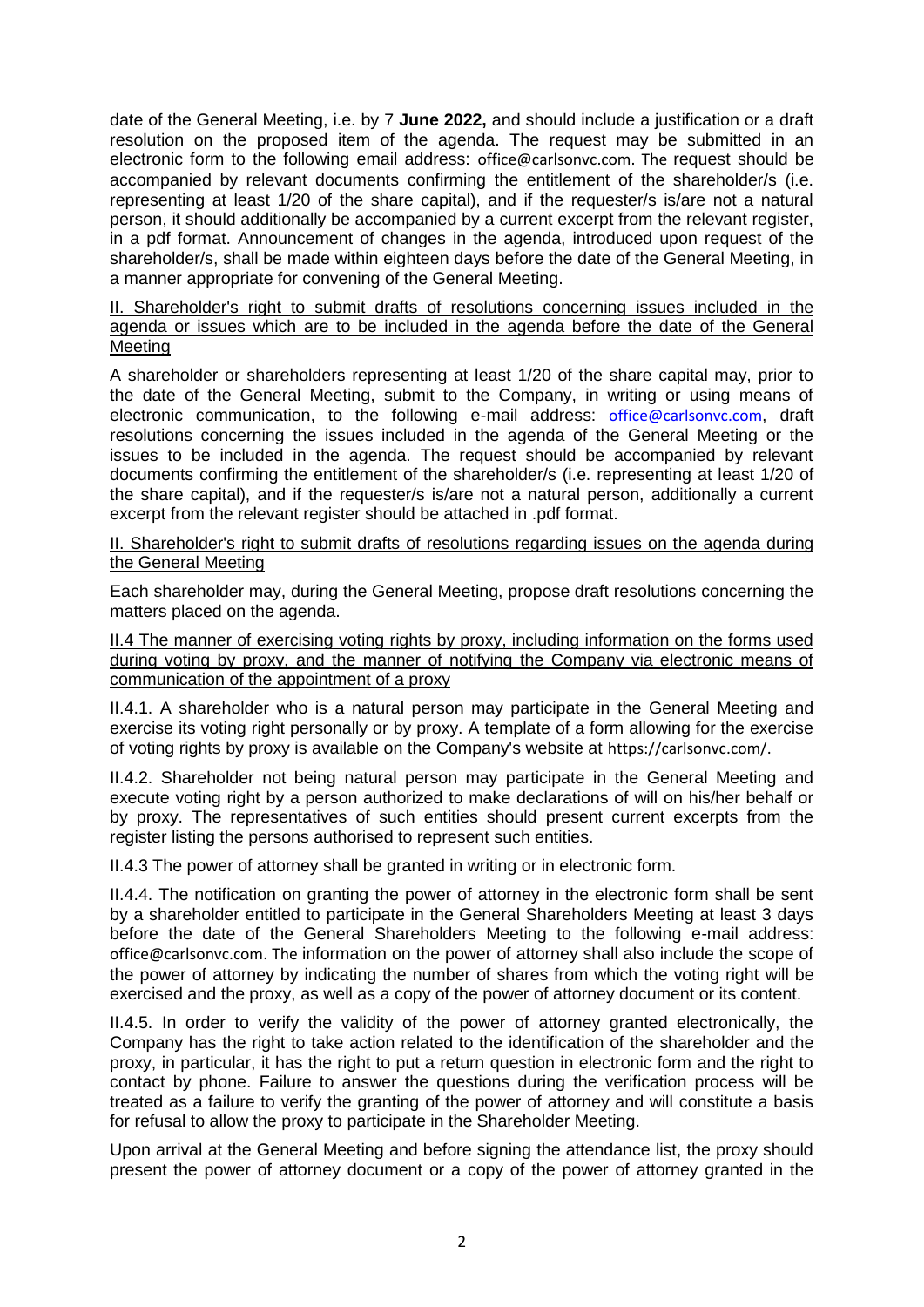electronic form (printout of the e-mail containing the power of attorney), as well as a document allowing determination of the proxy's identity. In case of a power of attorney granted by a principal who is not a natural person, a current copy of the principal's extract from the relevant register shall be additionally presented.

II.4.7. The proxy shall exercise all rights of the shareholder at the General Shareholders Meeting, unless the power of proxy states otherwise. The proxy may grant further power of attorney if it follows from the content of the power of attorney. The proxy may represent more than one shareholder and vote differently from shares of each shareholder.

II.4.8. A shareholder with shares registered in more than one securities account may appoint separate proxies to exercise the rights attached to the shares registered in each of the accounts.

#### II.5 Possibility and manner of participation, speaking and exercise of voting rights by means of electronic communication

The Articles of Association of CARLSON INVESTMENTS SE do not provide for the possibility to participate and speak, as well as to exercise voting rights during the General Meeting by means of electronic communication. Casting a vote by correspondence is also not permitted.

## **III. Record date and right to participate in the general meeting**

III. 1. Pursuant to Article 406<sup>1</sup> § 1 of the Commercial Companies Code, the right to participate in the Company's General Meeting is vested only in persons who were shareholders of the Company sixteen days prior to the date of the General Meeting (date of registration of participation in the General Meeting), i.e. on **June 13, 2022.** 

III. 2. Pursuant to Article 406<sup>3</sup> § 2 of the Polish Commercial Companies Code, in order to ensure the participation in the General Meeting, a shareholder authorised under dematerialised bearer shares shall request, not earlier than after the announcement of the convocation of the General Meeting and not later than on the first business day after the record date for participation in the General Meeting (i.e. **14 June 2022** )**, the** entity which maintains the securities account to issue a personal certificate of entitlement to participate in the General Meeting.

The certificate should contain all information referred to in Article 406<sup>3</sup> § 1C.C.C., i.e.:

(1) the name, registered office, address and seal of the issuer and the certificate number;

2) number of shares;

3) a separate designation of shares as referred to in Article 55 of the Act on Trading in Financial Instruments of July 29, 2005;

4) the name, registered office and address of the public company that issued the shares;

5) nominal value of shares;

6) name and surname or business name of the shareholder, pledgee or user;

7) seat (place of residence) and address of the shareholder, pledgee or user;

(8) the purpose for issuing the certificate;

9) an indication of who has the right to vote on the shares;

10) The date and place of issuance of the certificate;

11) signature of the person authorized to issue the certificate.

III. 3. the list of Shareholders entitled to participate in the General Meeting, pursuant to art. 407 § 1 of the Commercial Companies Code will be available for inspection three business